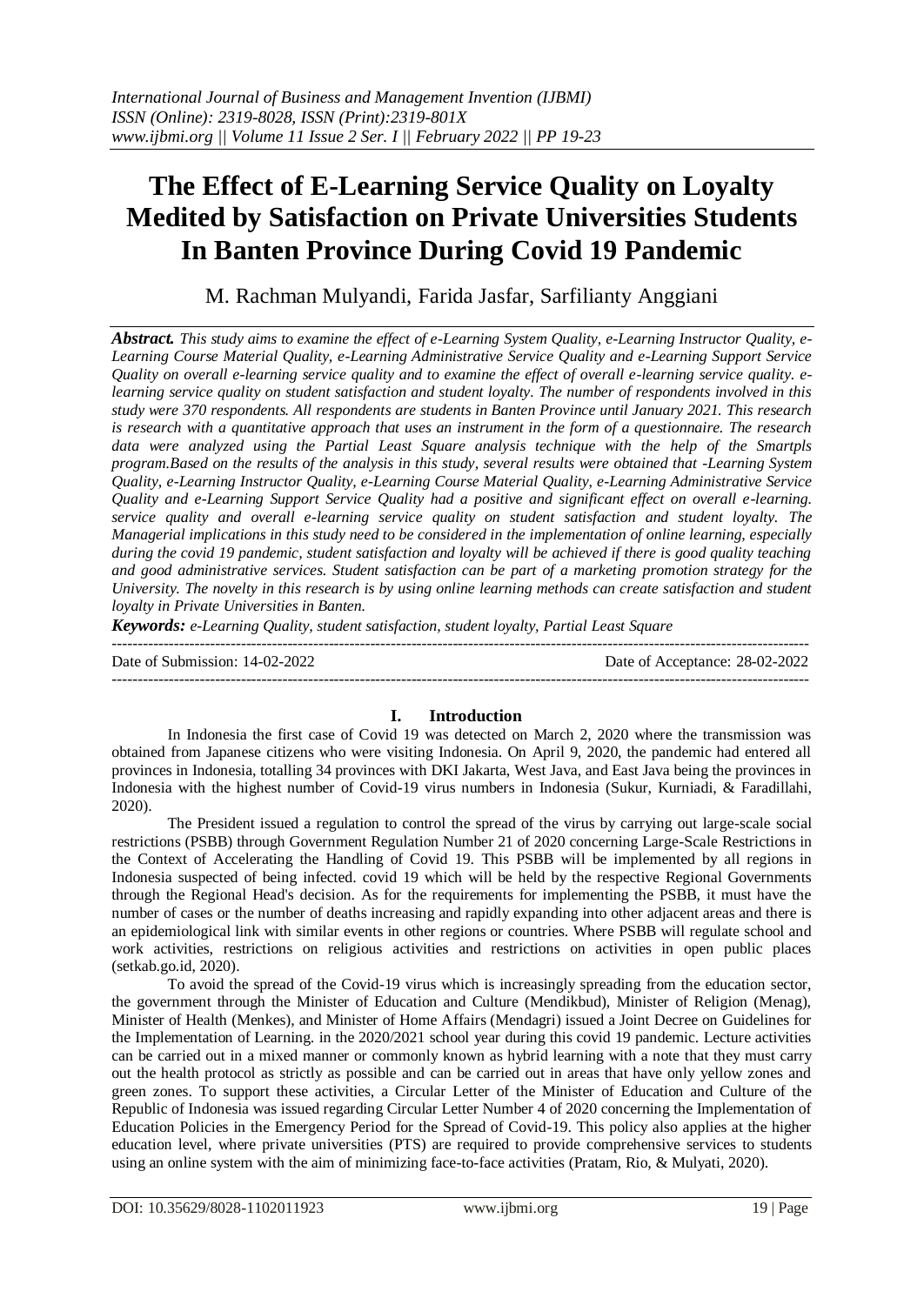In Banten Province, the rate of spread of the COVID-19 virus is very significant, the development of its spread in densely populated areas, namely in Tangerang City, Tangerang Regency, and South Tangerang City (bantenprov.go.id, 2020). Therefore, the implementation of University-level education needs to be regulated to prevent the spread of covid 19, so Banten Governor Regulation Number 25 of 2020 was issued concerning Guidelines for Large-Scale Social Restrictions in Handling Covid 19 in Tangerang Regency, Tangerang City and South Tangerang City which regulates the implementation Education from beginner level to student level. In this regulation, the Governor of Banten expressly gives instructions to temporarily suspend all activities at schools or universities and change the implementation of all learning activities by conducting learning at home using distance learning methods.

According to research from (Junaedi, 2020) of 158 students as much as 75.3% still feel more comfortable to do face-to-face learning because there are obstacles from boredom when doing online learning, where they are only able to focus on online learning for 1 to 2 hours. In addition, students also feel the ineffectiveness of online learning due to network constraints, online learning information is not optimally obtained by students and students only feel able to participate in online learning for a maximum of only 2 months.

If the service industry is not supported by the right services, it will result in dissatisfaction by consumers, in this case if online or remote education services are not provided properly to students, it will result in these students feeling dissatisfied with university services. Therefore, improving the quality of education services, especially regarding online learning procedures, is very necessary so that students will remain satisfied with the services provided by the University. If student satisfaction is not met, it is feared that students will become bored in participating in online learning, decrease student grades, decrease student loyalty and the university will lose its competitiveness (Irawati, 2020).

In digital marketing, customer loyalty means that loyal visitors come back virtually continuously. Loyal customers are willing to give referrals to potential new customers, therefore PTS must try hard to maintain the loyalty of their students. This shows that customer loyalty is a very important thing built by service providers to avoid customers switching to other service providers (Romadhoni, Hadiwidjojo, & A, 2019).

According to research conducted by (Pham, Limbu, Yam, Bui, & Trung, 2019) the factors of Online learning service quality which consists of 3 dimensions, the main key in creating satisfaction and loyalty than students in Vietnam. Meanwhile (Ayuni & Mulyana, 2019) stated that Online Service Quality consists of 4 dimensions providing significant results on student satisfaction and loyalty.

Based on the description above, the title adopted from this research is "The Effect of Online Learning Service Quality on Loyalty mediated by Satisfaction on Private Higher Education students in Banten Province during the Covid 19 Pandemic Period".

# **II. Methods**

The population in this study were all students studying in Banten Province until January 2021. Based on the calculation of the hair formula regarding the sample, the sample number of respondents in this study was three hundred and seventy respondents, which is ten times the number of indicators needed to answer the questionnaire that will be distributed via Google Form. The selected respondents are samples that meet the criteria that have been determined by the researcher. In this study, the researcher used a non-probability sampling analysis technique with the convenience sampling method because in this study the researcher took a sample that coincided with what he encountered at that time. In this study, the authors used two methods of data collection, namely questionnaires and literature study. The data collection method in this study uses a questionnaire because the questionnaire is an efficient data collection method if the researcher knows with whom the variables will be measured and knows what can be expected from the respondents. A questionnaire regarding the analysis of the relationship between the quality of online learning services and student loyalty through student satisfaction at private universities in Banten Province. The data that has been obtained comes from the distribution of questionnaires conducted online using a Likert scale questionnaire. In this study, the researcher used data collection methods with literature studies in search of deeper and more complete information or theories on research topics through several sources such as articles or scientific journals, books, and electronic sources (Ghozali & Latan, 2015).

In this study, researchers used PLS as a method of data analysis to test the research hypotheses that had been formulated. Data analysis method using PLS is used to explain the correlation of several latent variables at the same time. PLS has two models, namely the outer model or measurement model and the inner model or structural model. The outer model or measurement model is used with the aim of measuring the reflective model through validity and reliability testing and then using the inner model with the aim of knowing the correlation of latent variables (Ghozali & Latan, 2015).

Hypothesis testing in this study was carried out using the Partial Least Square (PLS) analysis technique with the help of the Smartpls program. The stages in this PLS analysis include the outer model testing phase and the inner model testing phase. In the outer model testing stage, testing of the validity and construct reliability of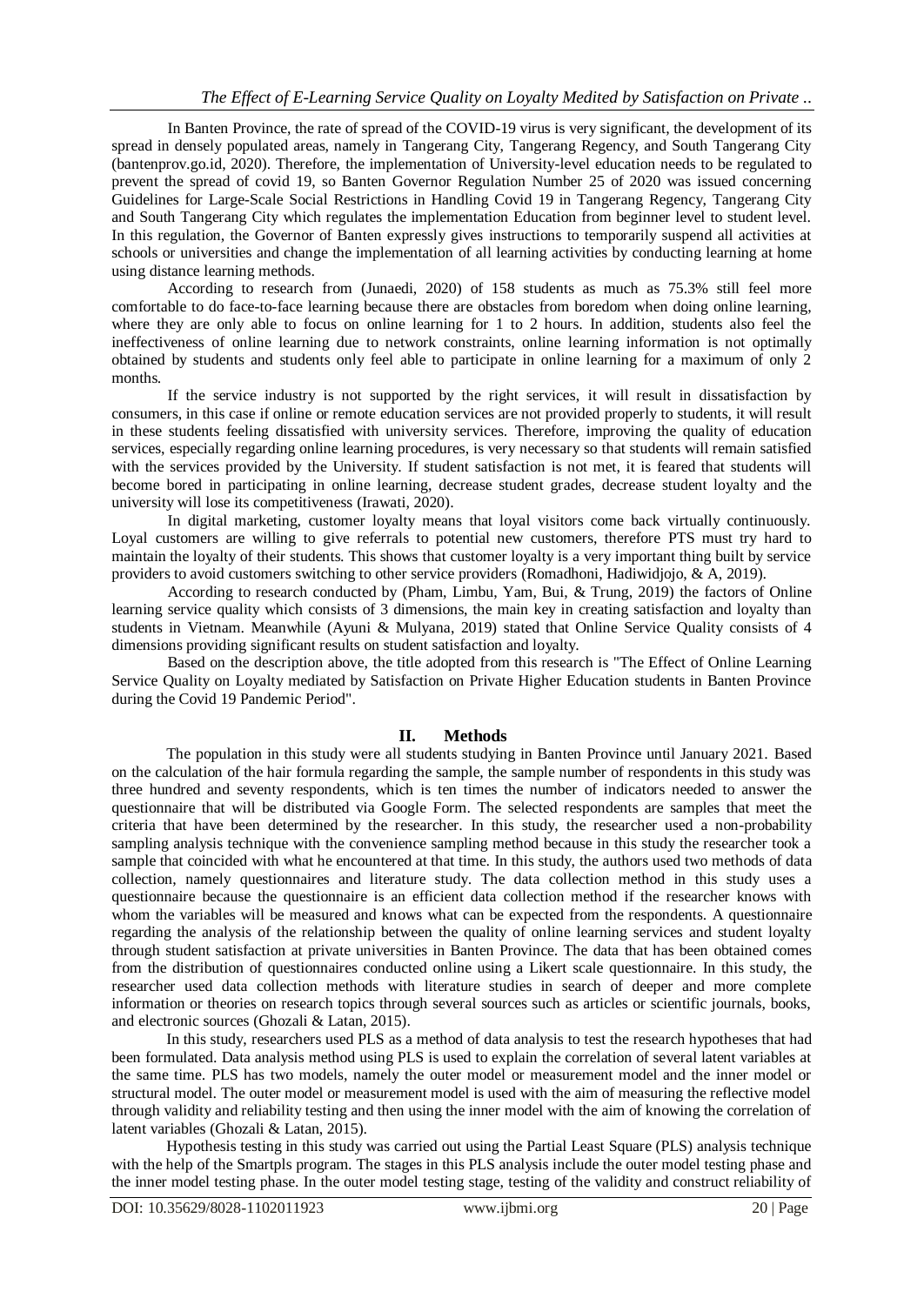all indicators in the model is carried out, while at the inner model stage, hypothesis testing will be carried out based on the significance value and path coefficient between the independent and dependent variables (Ghozali & Latan, 2015). Hereby is the research framework for this research:



### **III. Results and Discussion**

Based on the results of the discriminant validity test in the table above, all indicators have the highest indicators in their constructs not in other constructs so that it can be stated that all indicators have met the requirements of discriminant validity.

The reliability of the constructs can be assessed from the Cronbach Alpha value and the Composite Reliability value of each construct. The recommended value of composite reliability and Cronbach alpha is more than 0.7, but in development research, because the limit of the loading factor used is low (0.5), the value of composite reliability and low Cronbach alpha is still acceptable if the requirements for convergent validity and validity are met. discriminant has been met.

Based on the results of the analysis in the table above, the Cronbach alpha and composite reliability values of all constructs have also exceeded 0.7, this indicates that all constructs have met the required reliability, so it can be concluded that all constructs are reliable. Based on the results of the analysis in the table above, the R Square value of all dependent variables is in the moderate and strong categories so that the model is stated to be strong in predicting the relationship between variables in the model. The calculation of Q Square in the table above shows that the Q Square value of all independent variables has exceeded 0.35, so it can be stated that the PLS model is very good because it has great predictive relevance so it is suitable to be used to test research hypotheses. Based on the results of the analysis in the table above, the results of the analysis show that the SRMR value of the model is 0.064. Because the SRMR model < 0.08, it is stated that the model is perfect fit in predicting the influence between variables in the model.

Based on the results of testing the hypothesis, the following test results are obtained e-learning system quality has a positive and significant effect on the overall e-learning service quality, this indicates that the better the e-learning system quality, the higher the overall e-learning service quality, e-Learning Instructor Quality has a positive and significant effect on Overall e-learning service Quality, this shows that the better the e-Learning Instructor Quality, the higher the Overall e-learning service Quality, e-Learning Course Material Quality has a positive and significant effect on Overall e-learning service Quality, this shows that the better the e-Learning Course Material Quality, the higher the Overall e-learning service Quality, e-Learning Administrative Service Quality has a positive and significant effect on Overall e-learning service Quality, this shows that the better the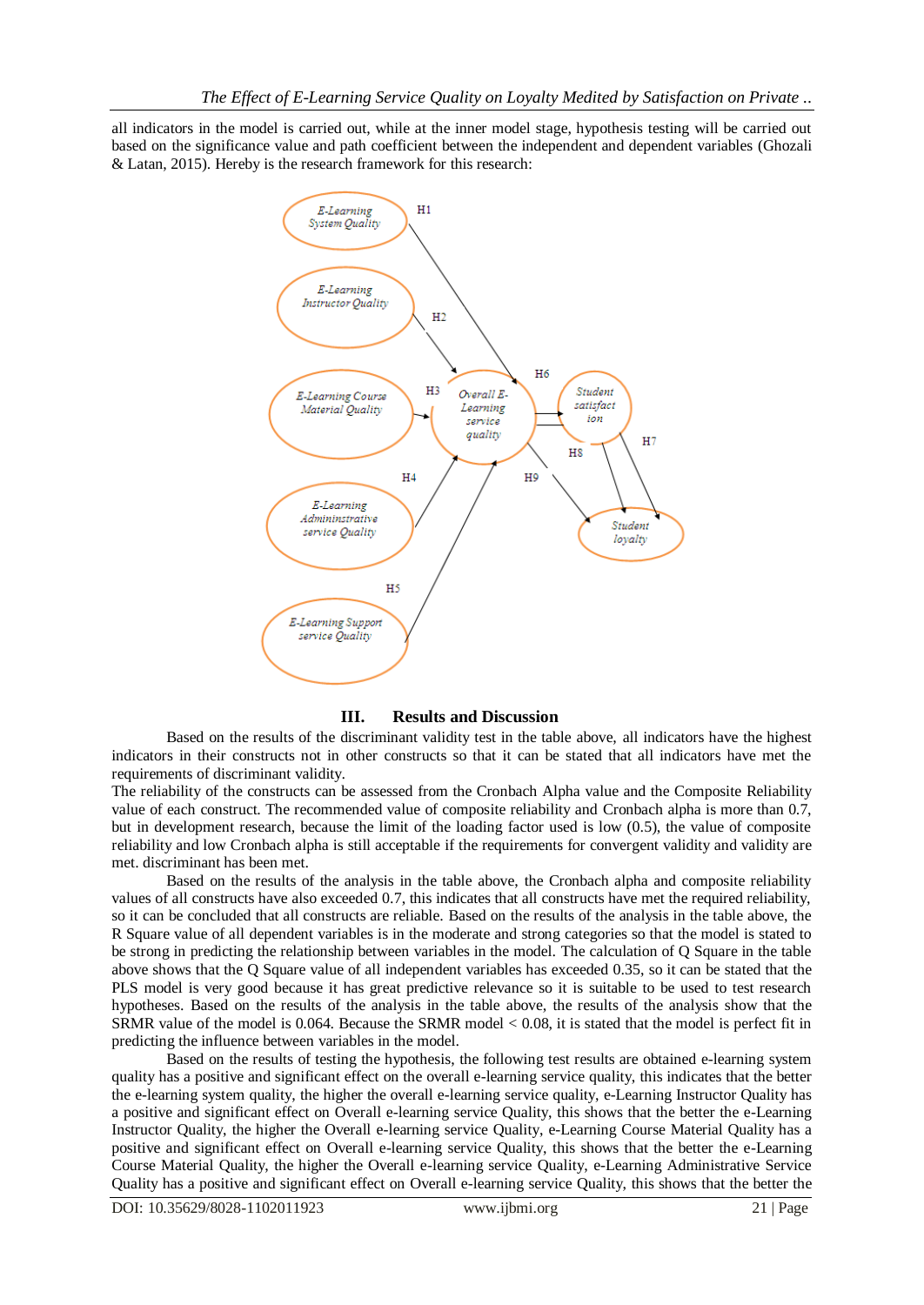e-Learning Administrative Service Quality, the higher the Overall e-learning service Quality, e-Learning Support Service Quality has a positive and significant effect on the Overall e-learning service Quality, this shows that the better the e-Learning Support Service Quality, the higher the Overall e-learning service Quality, Overall e-learning service Quality has a positive and significant effect on Student Satisfaction, this shows that the better the Overall e-learning service Quality, the higher, Student Satisfaction has a positive and significant effect on student loyalty, this shows that the better the student satisfaction, the higher the student loyalty, Overall e-learning service Quality has a positive and significant effect on Student Loyalty, this shows that the better the Overall e-learning service Quality, the higher the Student Loyalty, and the higher the Overall elearning service Quality, the Student Satisfaction will increase which in turn will increase Student Loyalty.

The value of adjusted R Square variable Overall e-learning service Quality is 0.652, this means that 65.2% variance Overall e-learning service Quality is influenced by e-Learning System Quality, e-Learning Instructor Quality, e-Learning Course Material Quality, e-Learning Administrative Service Quality and e-Learning Support Service Quality. Furthermore, the adjusted R Square of the Student Satisfaction variable is 0.870, this means that 87% of the Student Satisfaction variance is influenced by the Overall e-learning service Quality variable, then the adjusted R Square of Student loyalty is 0.888 indicating 88.8% Student Loyalty is influenced by Overall e-learning. learning service Quality and Student Satisfaction.

From this study it can be concluded that the better the e-learning system quality, the higher the overall e-learning service quality, so that every private university that is currently running online learning should prepare and or improve the learning quality system, which may not have rules in this regard. PTS which regulates it so that it is immediately approved by PTS. If this is not carried out immediately, it will result in the Overall e-learning service Quality running not optimally and will not provide satisfaction to students who are taking online learning at the PTS. From the results of this study it is said that the better the e-Learning Instructor Quality, the higher the overall e-learning service quality. So PTS need to provide training and development to teaching staff and educators who provide learning and support learning programs at PTS so that they are able to provide or deliver material that can be accepted by students. The challenge in providing online learning is quite different from the challenges in ordinary face-to-face courses, because the obstacles in the class implementation process are different from online classes which often occur obstacles such as internet network disturbances, sound disturbances or interference from activities that do not support learning so that students find it difficult to concentrate compared to regular face-to-face classes. The results of this study state that the better the e-Learning Course Material Quality, the higher the overall e-learning service quality, so that private universities must really pay attention to the quality of teaching materials prepared by the existing educators and must really provide good quality. and good because it can give satisfaction to students in carrying out learning and provide good service quality to students. From the results of the above discussion, the better the e-Learning Administrative Service Quality, the higher the overall e-learning service quality. So PTS must also prepare administrative services when doing online learning because even though it looks unimportant, online services are also needed during this covid 19 pandemic. Examples of document requests that must be prepared by students where PTS must be able to provide facilities for making these documents online without having to meet face-to-face. The results of this study indicate that the better the e-Learning Support Service Quality, the higher the overall elearning service quality. Therefore, PTS must also prepare standard rules regarding the support system in the implementation of the online learning system. The support system, among others, that must be prepared by PTS is a new student admission system, class transfer system, class schedule replacement system where all of these things must be prepared completely online without having to meet face to face and also set by PTS so that it does not provide confusion for students. From the results of the study, it is said that the better the Overall elearning service quality, the higher the Student Satisfaction at PTS. From this, PTS must pay full attention to the entire online learning service system that has been provided to carry out online learning to students. PTS must pay attention to the quality of lecturers, the quality of lecturer learning, the quality of teaching materials provided, the quality of administrative and support services in online learning, and other services that have been stipulated in the PTS rules to support online learning provided by PTS to students. If the overall has been considered, it will create a good quality of service so that it can provide satisfaction to the PTS students. The results of this study say that the better the Student Satisfaction, the higher the Student Loyalty. This needs to be considered by PTS to be able to pay attention to the factors that form satisfaction from students to PTS. Because one of the factors forming student loyalty is if the student is satisfied with the quality of online learning services provided by PTS to them. The advantage for PTS when they have loyal students is that they are a good marketing strategy to invite prospective new students to join the PTS. Loyal students will invite or inform their closest people about the quality of services provided by the PTS. The results of this study indicate that the better the Overall e-learning service quality, the higher the Student Loyalty. So that private universities must also think about the quality of online learning services provided by private universities to them. The quality of online learning services can occur if the support system or the core of online learning is provided and inaugurated by PTS the procedures for using it so that it does not cause a new problem to its students. The results of this study indicate that the higher the Overall e-learning service Quality, the Student Satisfaction will increase which in